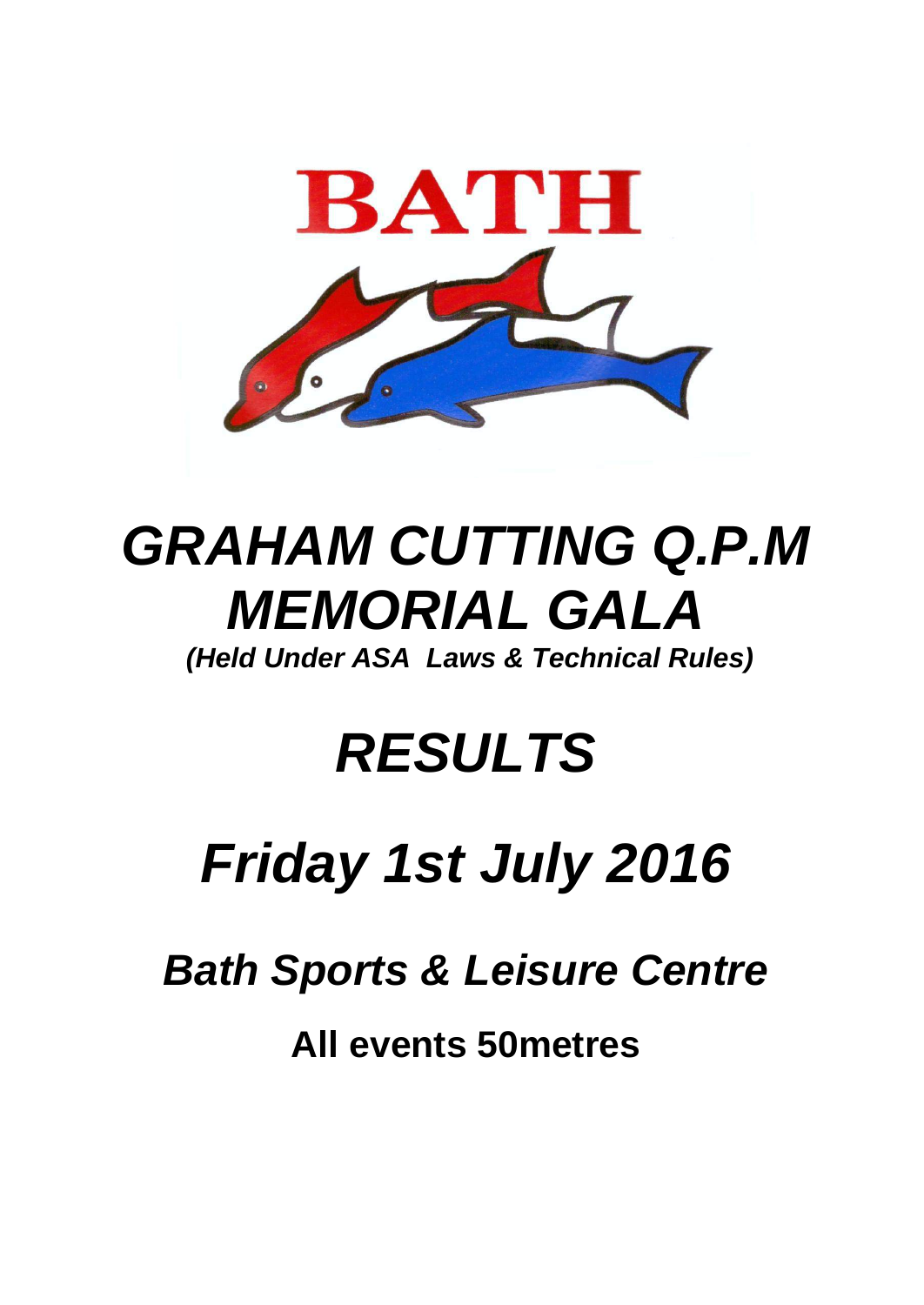



### **Gala Organisation**

- The gala is held under Amateur Swimming Association (ASA) rules.
- The Referee's decision is final.
- The one start rule will apply.
- Age Bands 9, 10, 11, 12/13, 14/15, 16/17 & Over.
- Age as at 31 December 2016.
- There will be no finals.
- All events are Heat Declared Winner (HDW). Where there are more than six competitors per event, the race will be divided into heats. Times for each swimmer in each heat are taken into consideration and the swimmers with the fastest three times in each age band are declared the winners.
- Heats will be swum in multiple age bands.
- As far as possible all events will be seeded (i.e. Lanes 3 & 4 fastest, Lanes 2 & 5 next fastest, Lanes 1 & 6 next fastest again).

### **Awards**

- Awards will be presented during the gala.
- Awards will be given in single age bands to the fastest 3 times (i.e. 9/10/11 years will swim together but awards will be presented to 1<sup>st</sup>, 2<sup>nd</sup> and 3<sup>rd</sup> in the 9 years age band, 1<sup>st</sup>, 2<sup>nd</sup> and 3<sup>rd</sup> in the 10 years age band,  $1^{st}$ ,  $2^{nd}$  and  $3^{rd}$  in the 11 years age band).



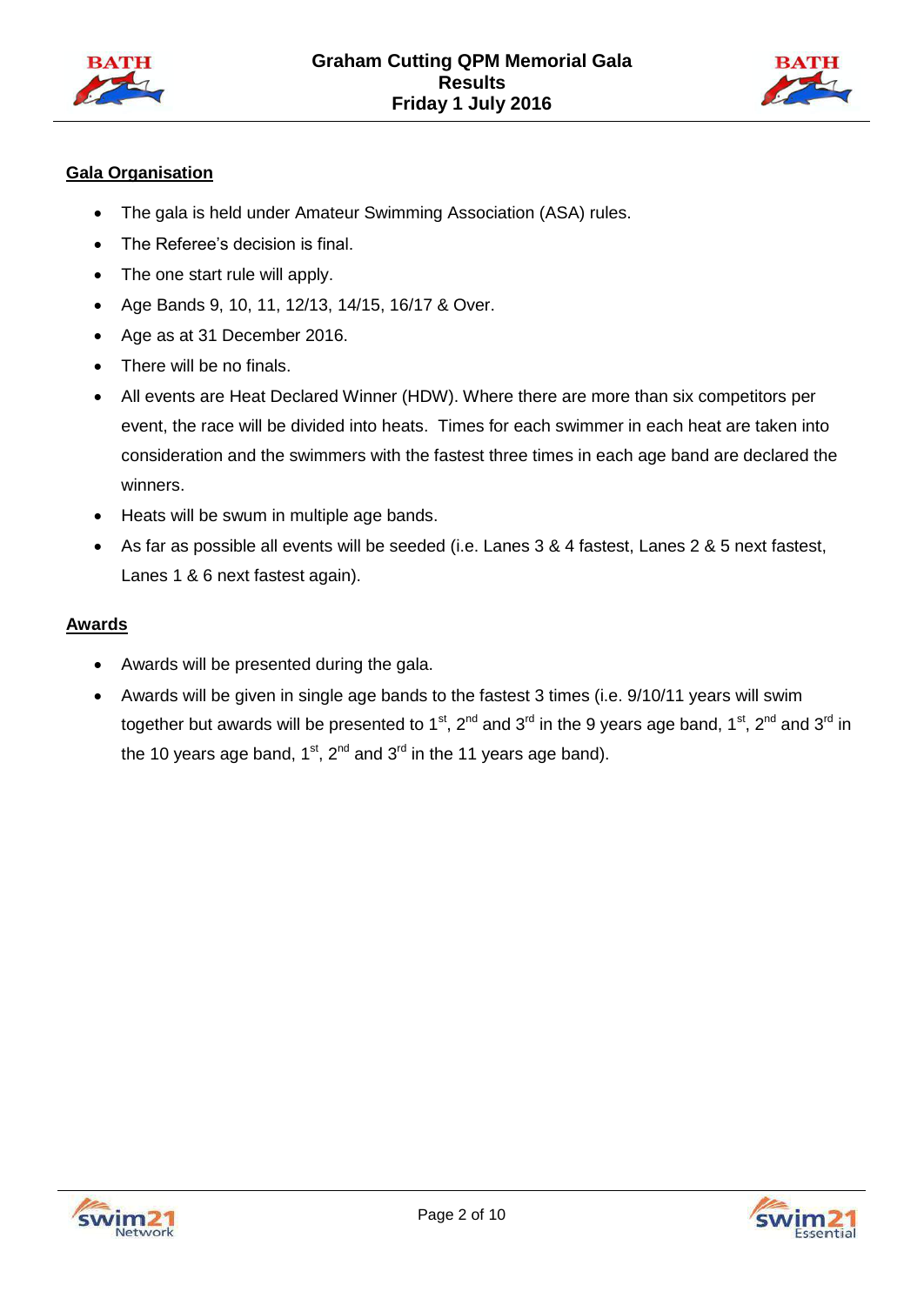



| <b>EVENT</b>            | <b>SEX</b>              | <b>AGE</b>              |                         | <b>Event Best Time</b>                      |
|-------------------------|-------------------------|-------------------------|-------------------------|---------------------------------------------|
| $\mathbf 1$             | F                       | 9/10/11yrs              | 50m Backstroke          | 37.10 Alice Barton (2014)                   |
| $\overline{2}$          | M                       | 9/10/11yrs              | 50m Backstroke          | 37.41 Lucas Lawman (2013)                   |
| $\overline{3}$          | F                       | <b>12/13yrs</b>         | 50m Breaststroke        | 38.32 Lily Booker (2014)                    |
| 4                       | M                       | 12/13yrs                | 50m Breaststroke        | 36.59 Jasper Lye (2012)                     |
| $\overline{\mathbf{5}}$ | F                       | <b>14/15yrs</b>         | <b>50m Butterfly</b>    | 31.32Lily Booker (2016)                     |
| $6\phantom{1}6$         | M                       | 14/15yrs                | 50m Butterfly           | 28. 84 Tom Smith (2012)                     |
| $\overline{7}$          | F                       | $16/17 + yrs$           | 50m Freestyle           | 27.52 Chloe Parnell (2009)                  |
| $\overline{\mathbf{8}}$ | $\overline{\mathsf{M}}$ | 16/17+yrs               | 50m Freestyle           | 25.77 Scott Barter (2004) Jasper Lye (2016) |
| 9                       | F                       | 9/10/11yrs              | 50m Breaststroke        | 44.01 Stacey Tadd (2000)                    |
| 10                      | M                       | 9/10/11yrs              | 50m Breaststroke        | 41.29 Jasper Lye (2010)                     |
| 11                      | F                       | 12/13yrs                | 50m Butterfly           | 34.43 Lily Booker (2014)                    |
| 12                      | M                       | 12/13yrs                | 50m Butterfly           | 32.07 Tom Smith (2010)                      |
| 13                      | F                       | <b>14/15yrs</b>         | 50m Freestyle           | 29.41 Lily Booker (2016)                    |
| 14                      | M                       | 14/15yrs                | 50m Freestyle           | 25.56 Max Granger (2012)                    |
| 15                      | F                       | $\overline{16/17}$ +yrs | 50m Backstroke          | 33.25 Rebecca Cornish (2009)                |
| 16                      | $\overline{\mathsf{M}}$ | 16/17+yrs               | <b>50m Backstroke</b>   | 29.66 Jasper Lye (2016)                     |
| 17                      | F                       | 9/10/11yrs              | 50m Butterfly           | 36.66 Laura McNab (2012)                    |
| 18                      | M                       | 9/10/11yrs              | 50m Butterfly           | 36.40 Lucas Lawman (2013)                   |
| 19                      | F                       | 12/13yrs                | 50m Freestyle           | 30.90 Laura McNab (2012)                    |
| 20                      | M                       | <b>12/13yrs</b>         | 50m Freestyle           | 27.88 Tom Smith (2010)                      |
| 21                      | F                       | 14/15yrs                | 50m Backstroke          | 33.31 Emma Oliver (2005)                    |
| 22                      | M                       | 14/15yrs                | 50m Backstroke          | 30.05 Tom Smith (2011)                      |
| 23                      | F                       | $16/17 + yrs$           | 50m Breaststroke        | 36.84 Sophie Shaw (2005)                    |
| 24                      | M                       | 16/17+yrs               | 50m Breaststroke        | 32.00 Oliver Littlewood (2011)              |
| 25                      | F                       | 9/10/11yrs              | 50m Freestyle           | 31.50 Laura McNab (2012)                    |
| 26                      | M                       | 9/10/11yrs              | 50m Freestyle           | 32.31 Lucas Lawman (2013)                   |
| 27                      | F                       | 12/13yrs                | 50m Backstroke          | 35.56 Emma Oliver (2004)                    |
| 28                      | M                       | 12/13yrs                | 50m Backstroke          | 33.60 Tom Smith (2010)                      |
| 29                      | F                       | <b>14/15yrs</b>         | <b>50m Breaststroke</b> | 35.99 Lily Booker (2016)                    |
| 30                      | M                       | 14/15yrs                | 50m Breaststroke        | 34.02 Jasper Lye (2014)                     |
| 31                      | F                       | $16/17+yrs$             | 50m Butterfly           | 28.62 Sophie Purnell (2012)                 |
| 32                      | M                       | 16/17+yrs               | 50m Butterfly           | 26.21 Ryan Gay (2011)                       |

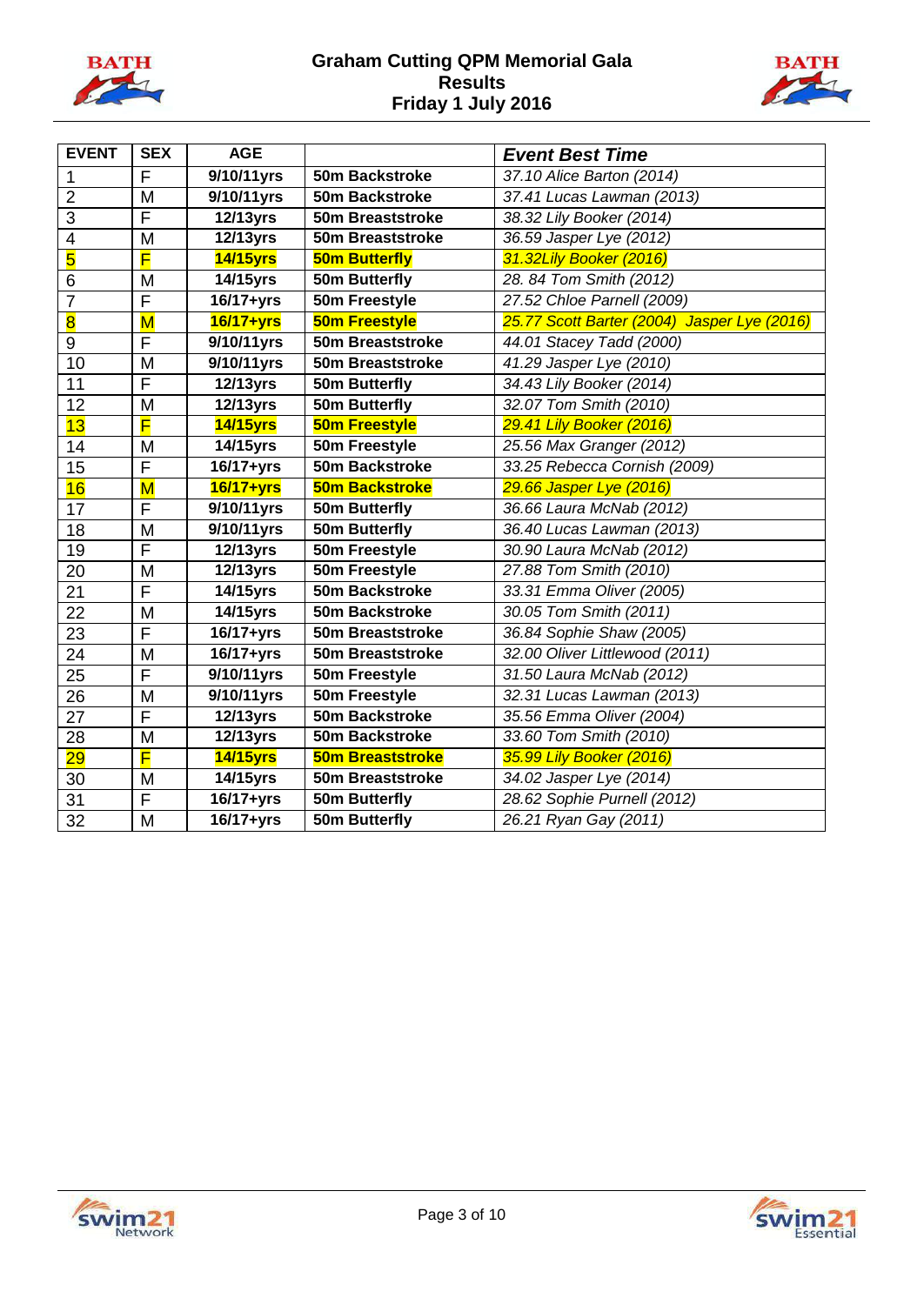



|          |                  | Event # 1 Women 50 Back 11 & Under    | Age      | Improvement         |
|----------|------------------|---------------------------------------|----------|---------------------|
|          | 40.86S           | Moore, Emma                           | 11       | 0.55                |
|          | 44.50S           | Jones, Emily V.                       | 10       | 0.16                |
|          | 44.69S           | Wood, Talulla                         | 10       | $-1.48$             |
|          | 44.75S           | Sue, Shania                           | 10       | $\overline{a}$      |
|          | 45.09S           | Tan, Georgia                          | 10       | $-5.6$              |
|          | 46.25S           | Jones, Sophie I.                      | 10       | $-1.1$              |
|          | 46.64S           | Gifford, Grace                        | 11       | $-0.51$             |
|          | 48.20S           | Lang, Charlotte E.                    | 9        | $-6.12$             |
|          | 49.88S           | John, Emma                            | 10       |                     |
|          | 50.07S           | Coppard, Abi                          | 9        |                     |
|          | 50.76S           | Olesen, Phoebe L.                     | 9        |                     |
| $\ast$   | 50.82S           | Good, Evie                            | 11       | $-5.04$             |
| $^\star$ | 50.82S           | Lindsley, Eva M.                      | 10       | $-7.99$             |
|          | 51.14S           | Lees, Chloe                           | 11       |                     |
|          | 51.19S           | Saunders, Ava                         | 10       |                     |
|          | 51.84S           | Thompson, Freya                       | 9        |                     |
|          | 52.01S           | Righton, Amber                        | 11       | $-5.77$             |
|          | 54.82S           | Marton, Faith                         | 9        |                     |
|          | 55.03S           | Gresham, Ellie E.                     | 10       |                     |
|          | 59.23S           | Gillett, Maisie                       | 11       |                     |
|          | 59.24S           | Luker, Imogen                         | 9        |                     |
|          | 1:01.03S         | Heywood, Beth                         | 8        |                     |
|          | 1:07.56S         | Emptage, Rebecca                      | 10       |                     |
|          | 1:07.99S         | Jackson, Fern                         | 10       | ---                 |
|          |                  |                                       |          |                     |
|          |                  |                                       |          |                     |
|          |                  | Event # 2 Men 50 Back 11 & Under      | Age      | Improvement         |
|          | 42.81S           | Behradmehr, Tam                       | 11       | $-5.7$              |
|          | 44.67S           | Shardlow, William                     | 11       | $-5.6$              |
|          | 47.22S           | Dudman, William                       | 11       | $-5.5$              |
|          | 48.47S           | Crouch, Thomas                        | 10       | $-2.25$             |
| $\ast$   | 48.75S           | Maclean, Ben                          | 10<br>11 | 1.47                |
| $\star$  | 48.79S           | Brake, Elliott H.                     | 11       | 1.29                |
|          | 48.79S           | Smith, Daniel A.                      |          | $-2.24$<br>---      |
|          | 53.09S           | Day, Oliver                           | 10       |                     |
|          | 55.46S<br>56.30S | Wright, Evan                          | 10<br>9  |                     |
|          | 57.77S           | Day, Toby                             | 11       | $-7.37$             |
|          | 1:02.63S         | Romero-Shaw, Dylan<br>Vivallos, Tomas | 9        | 8.63                |
|          | 1:06.28S         | Swift, William                        | 9        |                     |
|          |                  |                                       |          |                     |
|          |                  | Event # 3 Women 50 Breast 12-13       | Age      | Improvement         |
|          | 40.65S           | Hill, Stephanie M.                    | 13       | $-1.96$             |
|          | 44.41S           | Cranch, Molly                         | 13       | $-0.53$             |
|          | 46.84S           | Jones, Ruby                           | 13       | $-2.01$             |
|          | 47.16S           | Maclean, Emily L.                     | 12       | $-1.05$             |
|          | 47.49S           | Thompson, Georgia                     | 12       | $-1.33$             |
|          | 48.81S           | Peach, Maja Z.                        | 13       | $-0.04$             |
|          | 49.38S<br>50.50S | Bryson, Amelia<br>Enright, Lily       | 12<br>12 | $-2.66$<br>$-10.44$ |



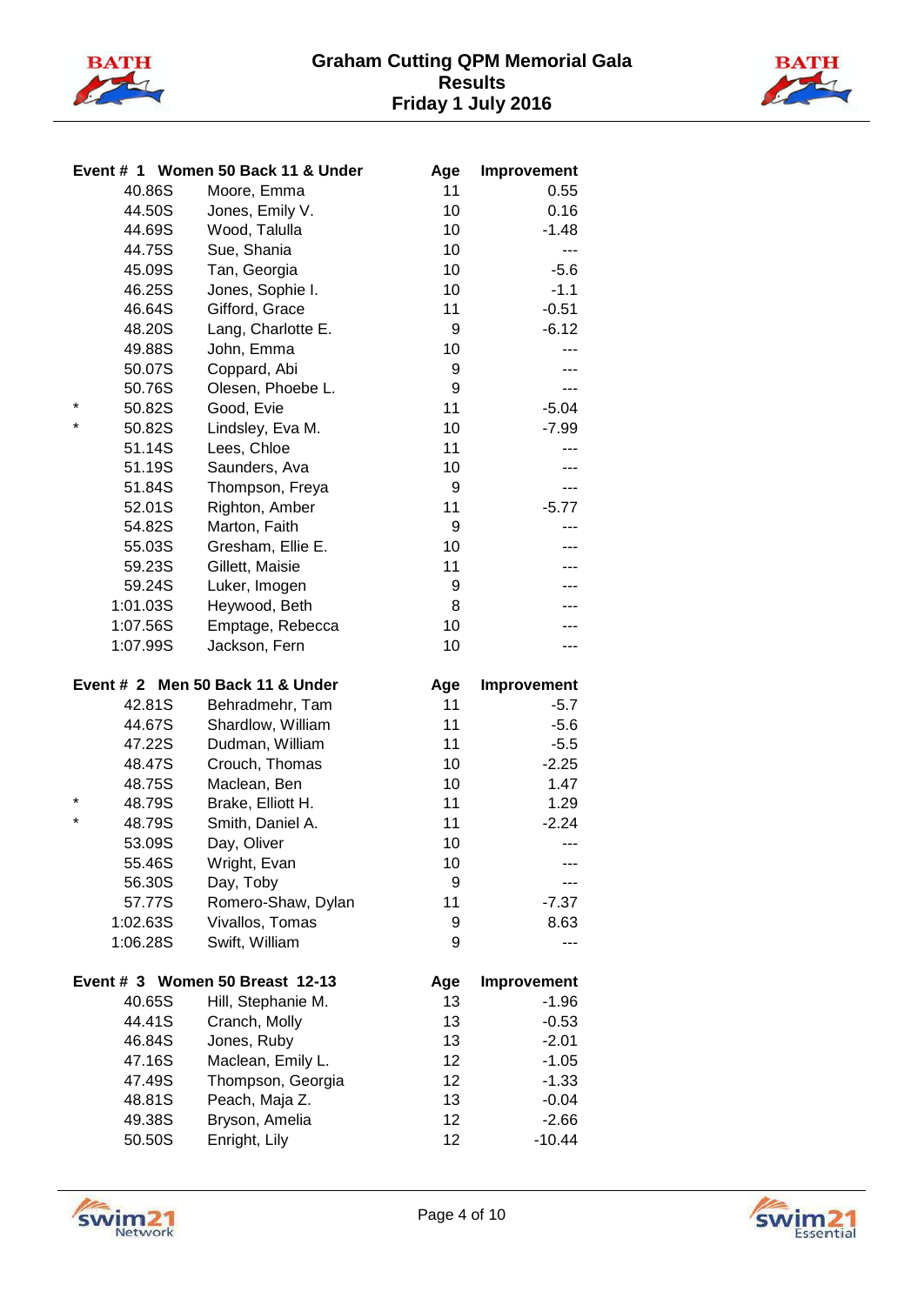



|                                              | 50.96S           | Augustin, Lucy                       | 13        |                        |  |  |
|----------------------------------------------|------------------|--------------------------------------|-----------|------------------------|--|--|
|                                              | 58.91S           | Faucompre, Emma                      | 12        | $-16.12$               |  |  |
| Event # 4 Men 50 Breast 12-13<br>Improvement |                  |                                      |           |                        |  |  |
|                                              |                  |                                      | Age       | 3.76                   |  |  |
|                                              | 45.55S           | Tabbu, Carl J.                       | 13        |                        |  |  |
|                                              | 48.32S           | Smith, Oliver J.                     | 12        | $-0.13$                |  |  |
|                                              | 52.13S           | Watkinson, Tom H.                    | 13        | $-1.68$                |  |  |
|                                              |                  | Event # 5 Women 50 Fly 14-15         | Age       | Improvement            |  |  |
|                                              | 31.32S           | Booker, Lily                         | 15        | 0.03                   |  |  |
|                                              | 34.83S           | Gresham, Darcy F.                    | 14        | $-1.27$                |  |  |
|                                              | 34.91S           | Curtis, Holly                        | 14        | $-0.15$                |  |  |
|                                              | 35.22S           | Carter, Beth                         | 14        | $-0.6$                 |  |  |
|                                              | 36.41S           | Erickson, Abigail C.                 | 15        | $-2.24$                |  |  |
|                                              | 37.69S           | Crouch, Sophie A.                    | 14        | $---$                  |  |  |
|                                              | 38.64S           | Nightingale, Menina K.               | 14        | $-0.16$                |  |  |
| $\star$                                      | 39.67S           | Banks, Hannah                        | 14        | $-0.43$                |  |  |
| $^\star$                                     | 39.67S           | Poole, Naomi                         | 14        | ---                    |  |  |
|                                              | 40.48S           | White, Lauren A.                     | 15        | $-0.15$                |  |  |
|                                              |                  |                                      |           |                        |  |  |
|                                              |                  | Event # 6 Men 50 Fly 14-15           | Age       | Improvement            |  |  |
|                                              | 37.45S           | Kelsh, Thomas                        | 14        | $-5.02$                |  |  |
|                                              |                  |                                      |           |                        |  |  |
|                                              |                  | Event # 7 Women 50 Free 16 & Over    | Age       | Improvement            |  |  |
|                                              | 33.05S           | Workman, Orla                        | 16        | 0.87                   |  |  |
|                                              | 33.28S           | Staines, Isobel I.                   | 16        | ---                    |  |  |
|                                              |                  | Event # 8 Men 50 Free 16 & Over      |           |                        |  |  |
|                                              | 25.77S           |                                      | Age<br>17 | Improvement<br>$-0.06$ |  |  |
|                                              | 30.04S           | Lye, Jasper                          | 18        | 2.69                   |  |  |
|                                              | 35.70S           | Joy, Alex                            | 25        |                        |  |  |
|                                              |                  | Scott, Jonathan                      | 11        | ---                    |  |  |
|                                              | 46.55S           | Moore, Emma                          |           | 0.2                    |  |  |
|                                              |                  | Event # 9 Women 50 Breast 11 & Under | Age       | Improvement            |  |  |
|                                              | 46.94S           | Jones, Sophie I.                     | 10        | 0.01                   |  |  |
|                                              | 47.11S           | Gifford, Grace                       | 11        | $-1.15$                |  |  |
|                                              |                  |                                      |           |                        |  |  |
|                                              | 53.13S           | Tan, Georgia                         | 10        | $-6.19$                |  |  |
|                                              | 54.07S           | Gresham, Ellie E.                    | 10        | 0.27                   |  |  |
|                                              | 54.09S           | Lang, Charlotte E.                   | 9         | $-1.02$                |  |  |
|                                              | 54.41S           | Righton, Amber                       | 11        | $-5.14$                |  |  |
|                                              | 54.70S           | Gillett, Maisie                      | 11        |                        |  |  |
| $\star$                                      | 55.45S           |                                      | 11        | 0.2                    |  |  |
|                                              | 55.45S           | Emptage, Charlotte<br>Good, Evie     | 11        | $-1.3$                 |  |  |
|                                              | 55.45S           |                                      | 10        | $-1$                   |  |  |
|                                              | 55.62S           | Wood, Talulla                        | 9         | 0.62                   |  |  |
|                                              | 56.51S           | Coppard, Abi<br>John, Emma           | 10        |                        |  |  |
|                                              |                  |                                      | 11        |                        |  |  |
|                                              | 57.03S           | Lees, Chloe                          | 10        |                        |  |  |
|                                              | 59.33S           | Sue, Shania                          | 10        | $-2.86$                |  |  |
|                                              | 59.57S<br>59.75S | Emptage, Rebecca<br>Saunders, Ava    | 10        | ---                    |  |  |
|                                              | 1:00.16S         | Jones, Emily V.                      | 10        | $-5.18$                |  |  |



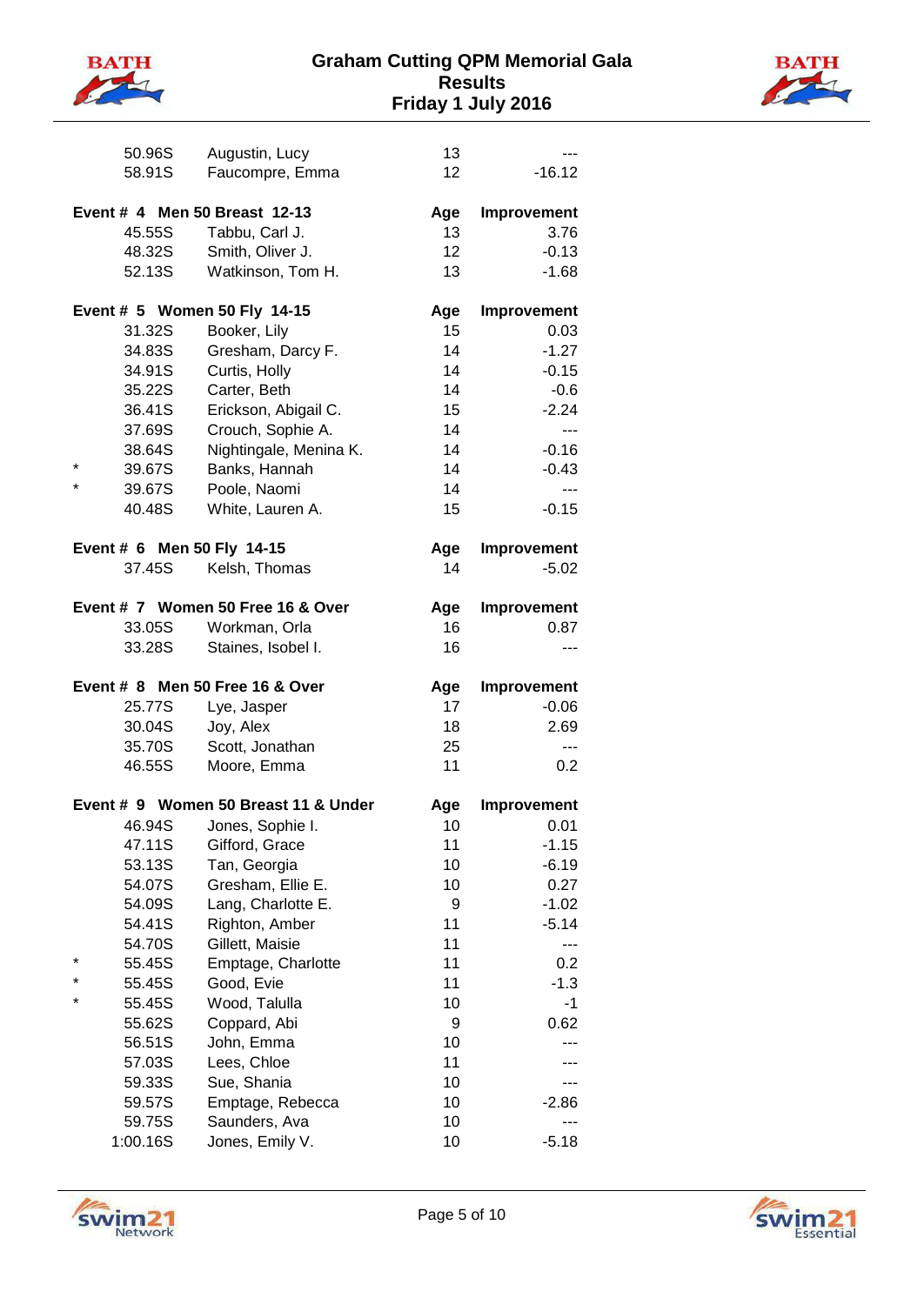



|         | 1:01.16S | Lindsley, Eva M.                   | 10  | $-4.22$     |
|---------|----------|------------------------------------|-----|-------------|
|         | 1:01.66S | Olesen, Phoebe L.                  | 9   |             |
|         | 1:02.27S | Luker, Imogen                      | 9   |             |
|         | 1:04.00S | Thompson, Freya                    | 9   |             |
|         | 1:07.59S | Marton, Faith                      | 9   |             |
|         | 1:13.75S | Heywood, Beth                      | 8   |             |
|         | 1:16.62S | Jackson, Fern                      | 10  | ---         |
|         |          |                                    |     |             |
|         |          | Event #10 Men 50 Breast 11 & Under | Age | Improvement |
|         | 46.95S   | Behradmehr, Tam                    | 11  | $-0.8$      |
|         | 52.78S   | Shardlow, William                  | 11  | 0.29        |
|         | 54.31S   | Day, Oliver                        | 10  | ---         |
|         | 55.60S   | Brake, Elliott H.                  | 11  | 1.25        |
|         | 56.43S   | Smith, Daniel A.                   | 11  | 1.77        |
|         | 58.13S   | Crouch, Thomas                     | 10  | 0.73        |
|         | 58.68S   | Maclean, Ben                       | 10  | $-0.58$     |
|         | 59.09S   | Dudman, William                    | 11  | $-1.74$     |
|         | 1:04.68S | Day, Toby                          | 9   | ---         |
|         | 1:06.84S | Romero-Shaw, Dylan                 | 11  | $-9.54$     |
|         | 1:10.83S | Vivallos, Tomas                    | 9   |             |
|         | 1:14.56S | Wright, Evan                       | 10  |             |
|         | 1:22.59S | Swift, William                     | 9   | ---         |
|         |          |                                    |     |             |
|         |          | Event #11 Women 50 Fly 12-13       | Age | Improvement |
|         | 36.45S   | Hill, Stephanie M.                 | 13  | $-0.36$     |
|         | 37.15S   | Cranch, Molly                      | 13  | $-0.64$     |
|         | 39.95S   | Peach, Maja Z.                     | 13  | 0.19        |
|         | 41.13S   | Maclean, Emily L.                  | 12  | 1.79        |
|         | 43.27S   | Thompson, Georgia                  | 12  | $-4.27$     |
|         | 44.12S   | Jones, Ruby                        | 13  | $-1.47$     |
|         | 45.53S   | Bryson, Amelia                     | 12  | 2.37        |
|         | 51.59S   | Enright, Lily                      | 12  | $-24$       |
|         | 52.12S   | Augustin, Lucy                     | 13  |             |
|         | 1:06.95S | Faucompre, Emma                    | 12  | $-12.85$    |
|         |          |                                    |     |             |
|         |          | Event # 12 Men 50 Fly 12-13        | Age | Improvement |
|         | 40.88S   | Tabbu, Carl J.                     | 13  | 1.98        |
|         | 43.93S   | Smith, Oliver J.                   | 12  | 2.06        |
|         | 48.44S   | Watkinson, Tom H.                  | 13  | $-4.75$     |
|         |          |                                    |     |             |
|         |          | Event #13 Women 50 Free 14-15      | Age | Improvement |
|         | 29.41S   | Booker, Lily                       | 15  | 0.03        |
|         | 30.41S   | Gresham, Darcy F.                  | 14  | $-0.15$     |
|         | 30.65S   | Carter, Beth                       | 14  | 0.89        |
|         | 30.91S   | Curtis, Holly                      | 14  | 0.1         |
|         | 31.85S   | Crouch, Sophie A.                  | 14  | 0.17        |
| $\star$ | 32.82S   | Erickson, Abigail C.               | 15  | $-0.38$     |
| $\star$ | 34.82S   | Banks, Hannah                      | 14  | 0.73        |
|         | 34.82S   | Poole, Naomi                       | 14  | ---         |
|         | 34.99S   | White, Lauren A.                   | 15  | 1.46        |
|         | 35.07S   | Nightingale, Menina K.             | 14  | ---         |



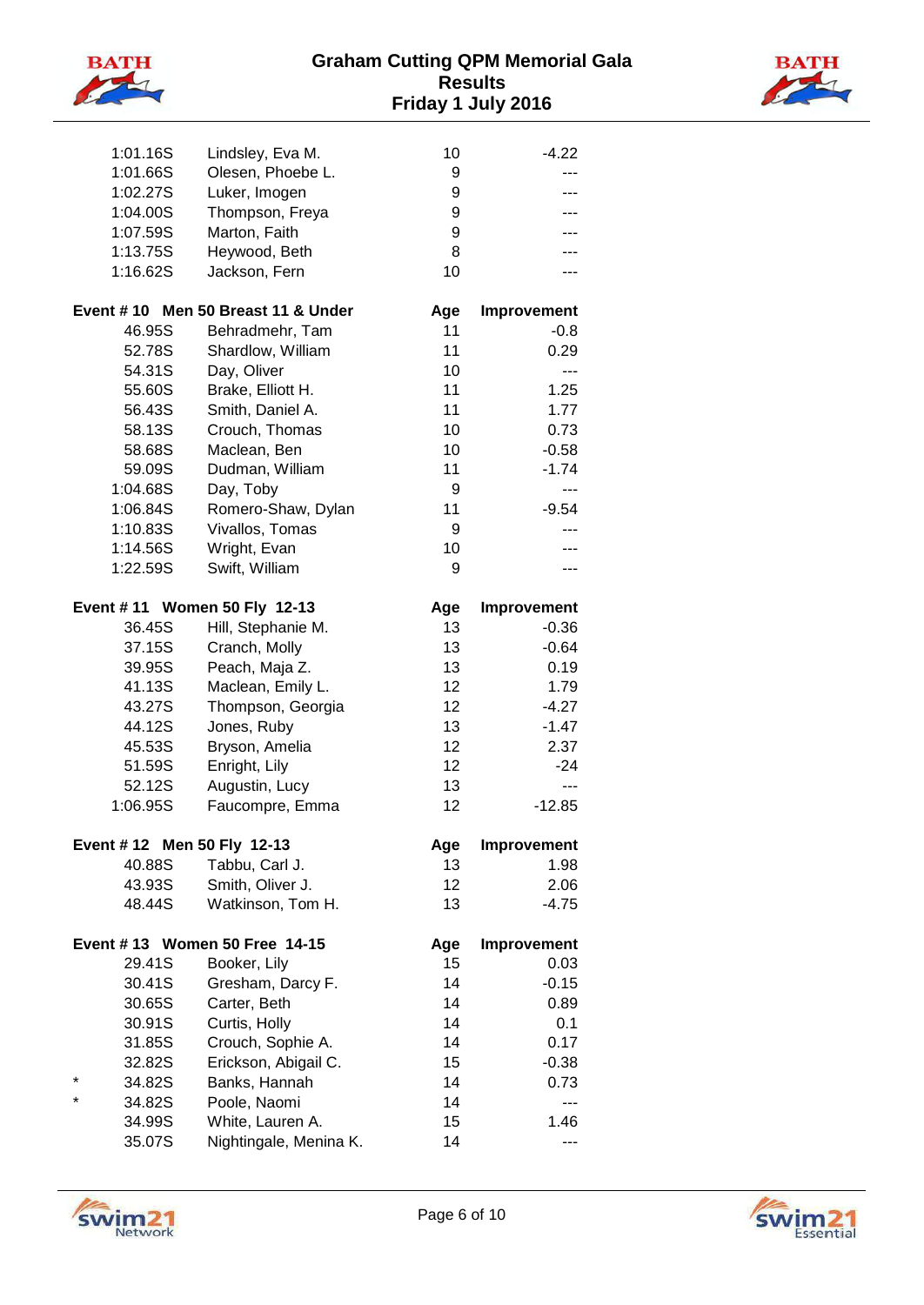



| Event #14 Men 50 Free 14-15 |                                   | Age | Improvement |
|-----------------------------|-----------------------------------|-----|-------------|
| 30.90S                      | Kelsh, Thomas                     | 14  | $-0.39$     |
|                             | Event #15 Women 50 Back 16 & Over | Age | Improvement |
| 39.73S                      | Staines, Isobel I.                | 16  |             |
| 40.81S                      | Workman, Orla                     | 16  | 0.37        |
|                             | Event #16 Men 50 Back 16 & Over   | Age | Improvement |
| 29.66S                      | Lye, Jasper                       | 17  | 0.32        |
| 45.63S                      | Scott, Jonathan                   | 25  | ---         |
|                             | Event #17 Women 50 Fly 11 & Under | Age | Improvement |
| 42.26S                      | Gifford, Grace                    | 11  | $-1.49$     |
| 42.32S                      | Moore, Emma                       | 11  | 0.6         |
| 44.18S                      | Jones, Emily V.                   | 10  | 1.68        |
| 44.34S                      | Jones, Sophie I.                  | 10  | $-9.19$     |
| 45.47S                      | Wood, Talulla                     | 10  | 1.63        |
| 46.94S                      | Sue, Shania                       | 10  | $---$       |
| $\star$<br>47.34S           | Lang, Charlotte E.                | 9   | 3.67        |
| $^\star$<br>47.34S          | Righton, Amber                    | 11  | $-11.09$    |
| 49.34S                      | Lindsley, Eva M.                  | 10  | 1.02        |
| 51.95S                      | Tan, Georgia                      | 10  | $-9.85$     |
| 53.70S                      | Coppard, Abi                      | 9   | ---         |
| 54.29S                      | Good, Evie                        | 11  | $-4.55$     |
| 54.50S                      | Emptage, Charlotte                | 11  |             |
| 54.85S                      | Gillett, Maisie                   | 11  |             |
| 57.28S                      | John, Emma                        | 10  |             |
| 1:01.02S                    | Lees, Chloe                       | 11  |             |
| 1:01.59S                    | Olesen, Phoebe L.                 | 9   |             |
| 1:05.70S                    | Thompson, Freya                   | 9   |             |
| 1:10.65S                    | Luker, Imogen                     | 9   |             |
| 1:12.87S                    | Marton, Faith                     | 9   |             |
| 1:19.41S                    | Heywood, Beth                     | 8   |             |
| 1:31.36S                    | Jackson, Fern                     | 10  |             |
| 4:08.69S                    | Saunders, Ava                     | 10  | ---         |
| <b>Event #18</b>            | Men 50 Fly 11 & Under             | Age | Improvement |
| 40.58S                      | Behradmehr, Tam                   | 11  | $-1.64$     |
| 46.81S                      | Shardlow, William                 | 11  | $-9.57$     |
| 46.87S                      | Brake, Elliott H.                 | 11  | $-1.72$     |
| 50.49S                      | Maclean, Ben                      | 10  | 0.43        |
| 54.54S                      | Day, Oliver                       | 10  |             |
| 58.29S                      | Smith, Daniel A.                  | 11  | 1.68        |
| 59.49S                      | Crouch, Thomas                    | 10  |             |
| 1:05.84S                    | Day, Toby                         | 9   |             |
| 1:08.22S                    | Vivallos, Tomas                   | 9   |             |



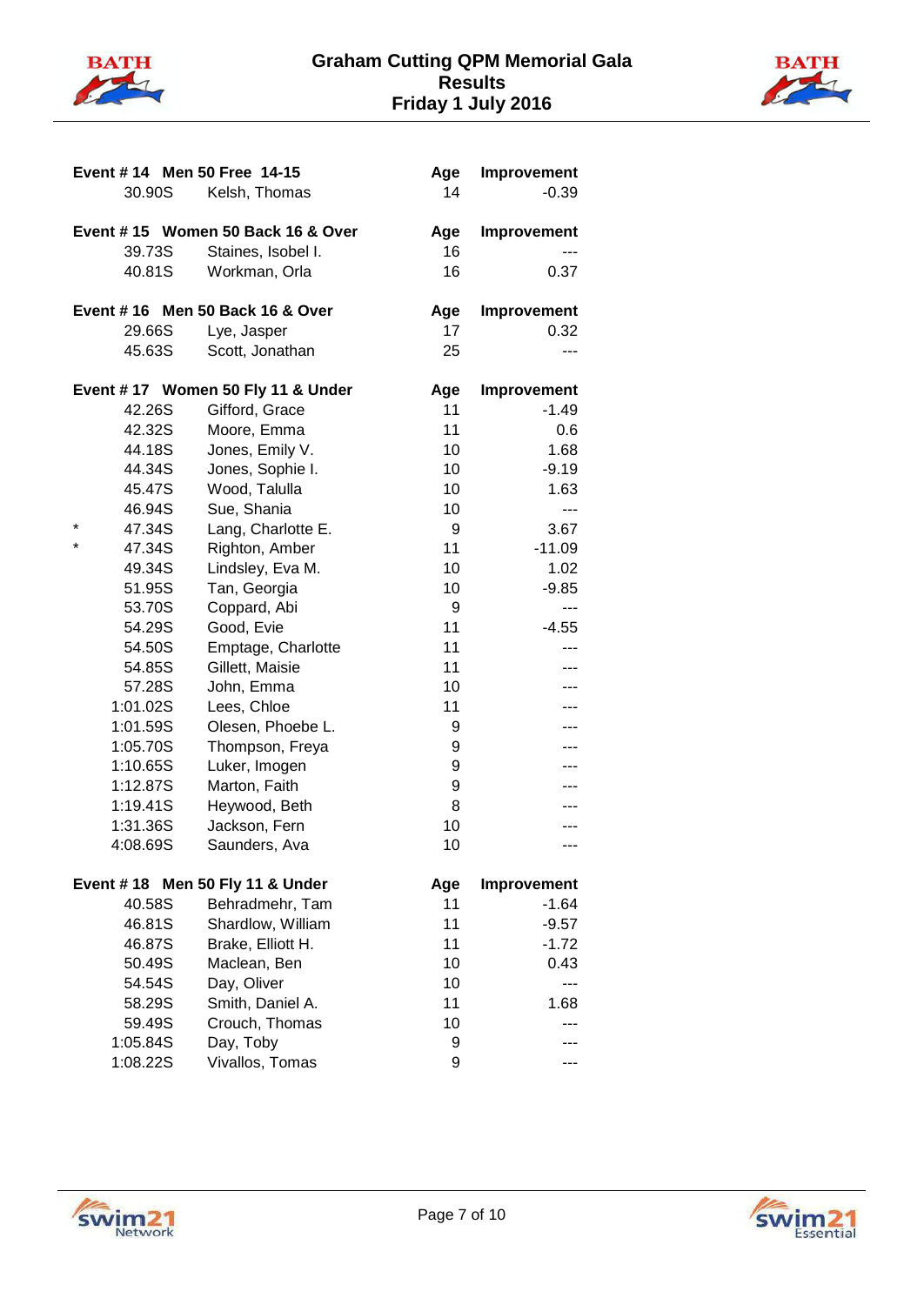



|                              | Event #19 Women 50 Free 12-13       | Age | Improvement       |
|------------------------------|-------------------------------------|-----|-------------------|
| 31.56S                       | Hill, Stephanie M.                  | 13  | $-0.18$           |
| 32.20S                       | Cranch, Molly                       | 13  | 0.6               |
| 35.35S                       | Peach, Maja Z.                      | 13  | 0.93              |
| 35.49S                       | Maclean, Emily L.                   | 12  | 0.65              |
| 35.78S                       | Jones, Ruby                         | 13  | 0.63              |
| 36.91S                       | Bryson, Amelia                      | 12  | $-2.74$           |
| 37.65S                       | Enright, Lily                       | 12  | $-10.28$          |
| 37.95S                       | Thompson, Georgia                   | 12  | $-1.75$           |
| 40.45S                       | Augustin, Lucy                      | 13  | $\qquad \qquad -$ |
| 55.74S                       | Faucompre, Emma                     | 12  | $-2.14$           |
| Event # 20 Men 50 Free 12-13 |                                     | Age | Improvement       |
| 32.79S                       | Tabbu, Carl J.                      | 13  | 0.35              |
| 35.10S                       | Smith, Oliver J.                    | 12  | 0.5               |
| 39.05S                       | Watkinson, Tom H.                   | 13  | 0.18              |
|                              | Event # 21 Women 50 Back 14-15      | Age | Improvement       |
| 34.52S                       | Booker, Lily                        | 15  | 0.89              |
| 36.87S                       | Crouch, Sophie A.                   | 14  | 0.29              |
| 37.47S                       | Carter, Beth                        | 14  | $-0.1$            |
| 37.90S                       | Gresham, Darcy F.                   | 14  | 0.41              |
| 38.19S                       | Curtis, Holly                       | 14  | 1.09              |
| 39.51S                       | Erickson, Abigail C.                | 15  | $-0.49$           |
| 39.72S                       | Poole, Naomi                        | 14  | $---$             |
| 41.56S                       | Nightingale, Menina K.              | 14  | 1.38              |
| 43.74S                       | White, Lauren A.                    | 15  | 1.37              |
| 44.84S                       | Banks, Hannah                       | 14  | $-0.41$           |
| Event # 22 Men 50 Back 14-15 |                                     | Age | Improvement       |
| 42.00S                       | Kelsh, Thomas                       | 14  | $-1.14$           |
|                              | Event #23 Women 50 Breast 16 & Over | Age | Improvement       |
| 46.85S                       | Workman, Orla                       | 16  | 3.04              |
| 46.90S                       | Staines, Isobel I.                  | 16  | ---               |
|                              | Event #24 Men 50 Breast 16 & Over   | Age | Improvement       |
| 31.81S                       | Lye, Jasper                         | 17  | 0.88              |
| 34.43S                       | Joy, Alex                           | 18  |                   |
| 47.56S                       | Scott, Jonathan                     | 25  |                   |
|                              | Event #25 Women 50 Free 11 & Under  | Age | Improvement       |
| 34.31S                       | Moore, Emma                         | 11  | 1.82              |
| 37.08S                       | Wood, Talulla                       | 10  | $-0.98$           |
| 37.62S                       | Jones, Emily V.                     | 10  | 0.17              |
| 37.65S                       | Jones, Sophie I.                    | 10  | $-0.75$           |
| 37.95S                       | Gifford, Grace                      | 11  | $-0.33$           |
| 40.81S                       | Tan, Georgia                        | 10  | $-7.89$           |
| 41.00S                       | Sue, Shania                         | 10  | ---               |
| 41.17S                       | Emptage, Charlotte                  | 11  | 1.07              |
| 41.41S                       | Lang, Charlotte E.                  | 9   | 0.84              |



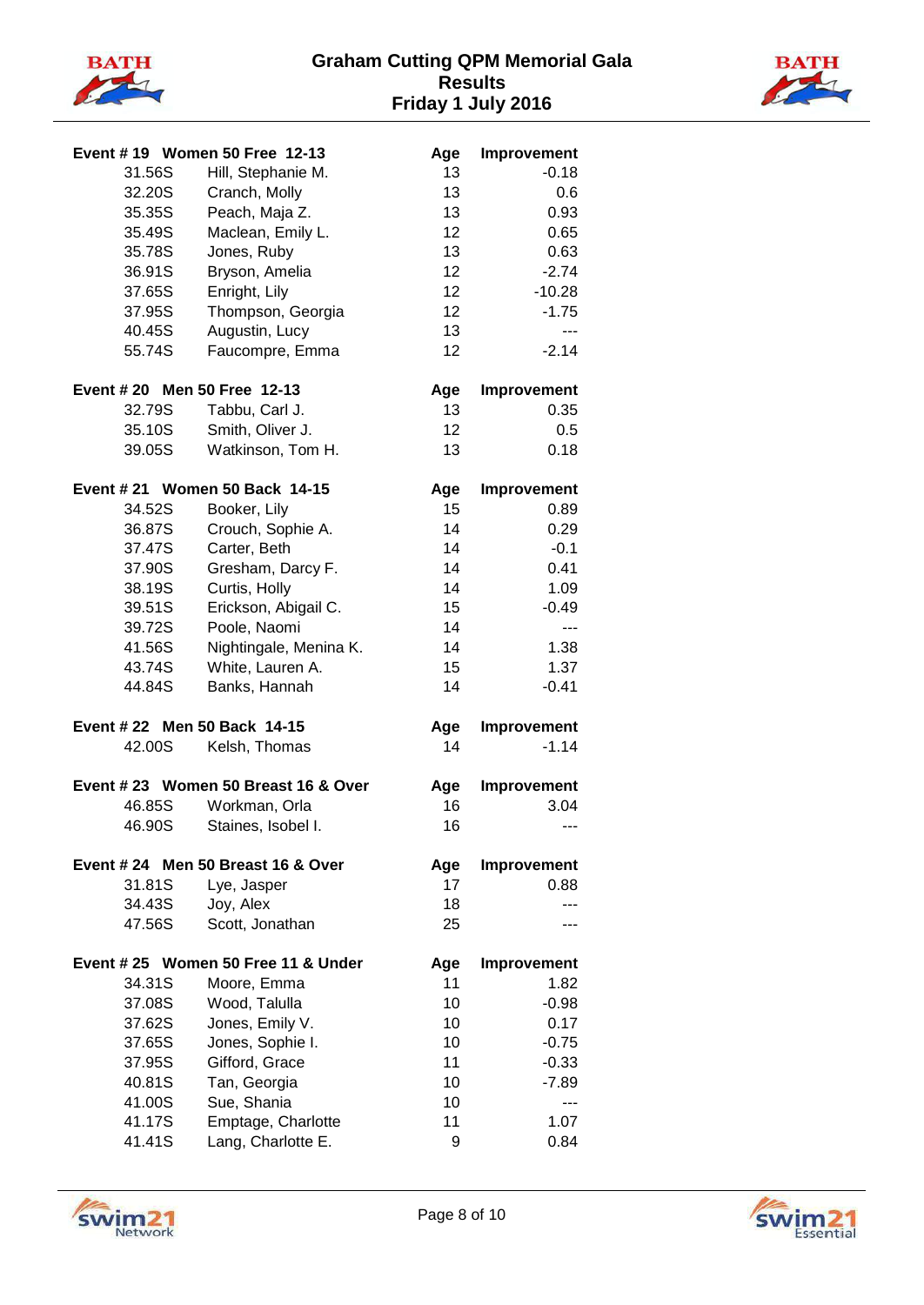



| 43.59S                       | Olesen, Phoebe L.                 | 9   | $---$       |
|------------------------------|-----------------------------------|-----|-------------|
| 43.66S                       | Good, Evie                        | 11  | $-1.44$     |
| 44.38S                       | Saunders, Ava                     | 10  |             |
| 44.91S                       | John, Emma                        | 10  | ---         |
| 45.38S                       | Righton, Amber                    | 11  | $-2.35$     |
| 46.08S                       | Lindsley, Eva M.                  | 10  | 4.33        |
| 46.76S                       | Gresham, Ellie E.                 | 10  | 3.04        |
| 47.93S                       | Coppard, Abi                      | 9   | ---         |
| 48.88S                       | Lees, Chloe                       | 11  | ---         |
| 49.56S                       | Marton, Faith                     | 9   |             |
| 51.27S                       | Luker, Imogen                     | 9   |             |
| 53.86S                       | Gillett, Maisie                   | 11  |             |
| 55.79S                       | Jackson, Fern                     | 10  |             |
| 57.74S                       | Thompson, Freya                   | 9   |             |
| 1:01.75S                     | Heywood, Beth                     | 8   |             |
| 1:04.99S                     | Emptage, Rebecca                  | 10  |             |
|                              | Event # 26 Men 50 Free 11 & Under | Age | Improvement |
| 36.26S                       | Shardlow, William                 | 11  | 0.6         |
| 37.51S                       | Behradmehr, Tam                   | 11  | $-1.28$     |
| 37.94S                       | Brake, Elliott H.                 | 11  | $-1.18$     |
| 41.16S                       | Maclean, Ben                      | 10  | 0.14        |
| 41.28S                       | Crouch, Thomas                    | 10  | $-2.56$     |
| 45.58S                       | Smith, Daniel A.                  | 11  | 1.81        |
| 46.72S                       | Day, Oliver                       | 10  | ---         |
| 47.89S                       | Vivallos, Tomas                   | 9   | 4.89        |
| 48.63S                       | Day, Toby                         | 9   | ---         |
| 50.31S                       | Romero-Shaw, Dylan                | 11  | $-9.82$     |
| 55.31S                       | Swift, William                    | 9   | ---         |
|                              | Event # 27 Women 50 Back 12-13    | Age | Improvement |
| 38.23S                       | Hill, Stephanie M.                | 13  | $-0.5$      |
| 39.49S                       | Cranch, Molly                     | 13  | $-0.73$     |
| 39.56S                       | Maclean, Emily L.                 | 12  | 0.06        |
| 42.07S                       | Jones, Ruby                       | 13  | 0.23        |
| 43.62S                       | Bryson, Amelia                    | 12  | $-0.79$     |
| 43.72S                       | Peach, Maja Z.                    | 13  | 3.83        |
| 46.14S                       | Thompson, Georgia                 | 12  | 0.17        |
| 49.08S                       | Augustin, Lucy                    | 13  | ---         |
| 51.25S                       | Enright, Lily                     | 12  | $-13.59$    |
| 1:09.89S                     | Faucompre, Emma                   | 12  | 1.66        |
| Event # 28 Men 50 Back 12-13 |                                   | Age | Improvement |
| 42.41S                       | Smith, Oliver J.                  | 12  | $-0.47$     |
| 43.16S                       | Tabbu, Carl J.                    | 13  | 0.45        |
| 49.74S                       | Watkinson, Tom H.                 | 13  | $-3.1$      |